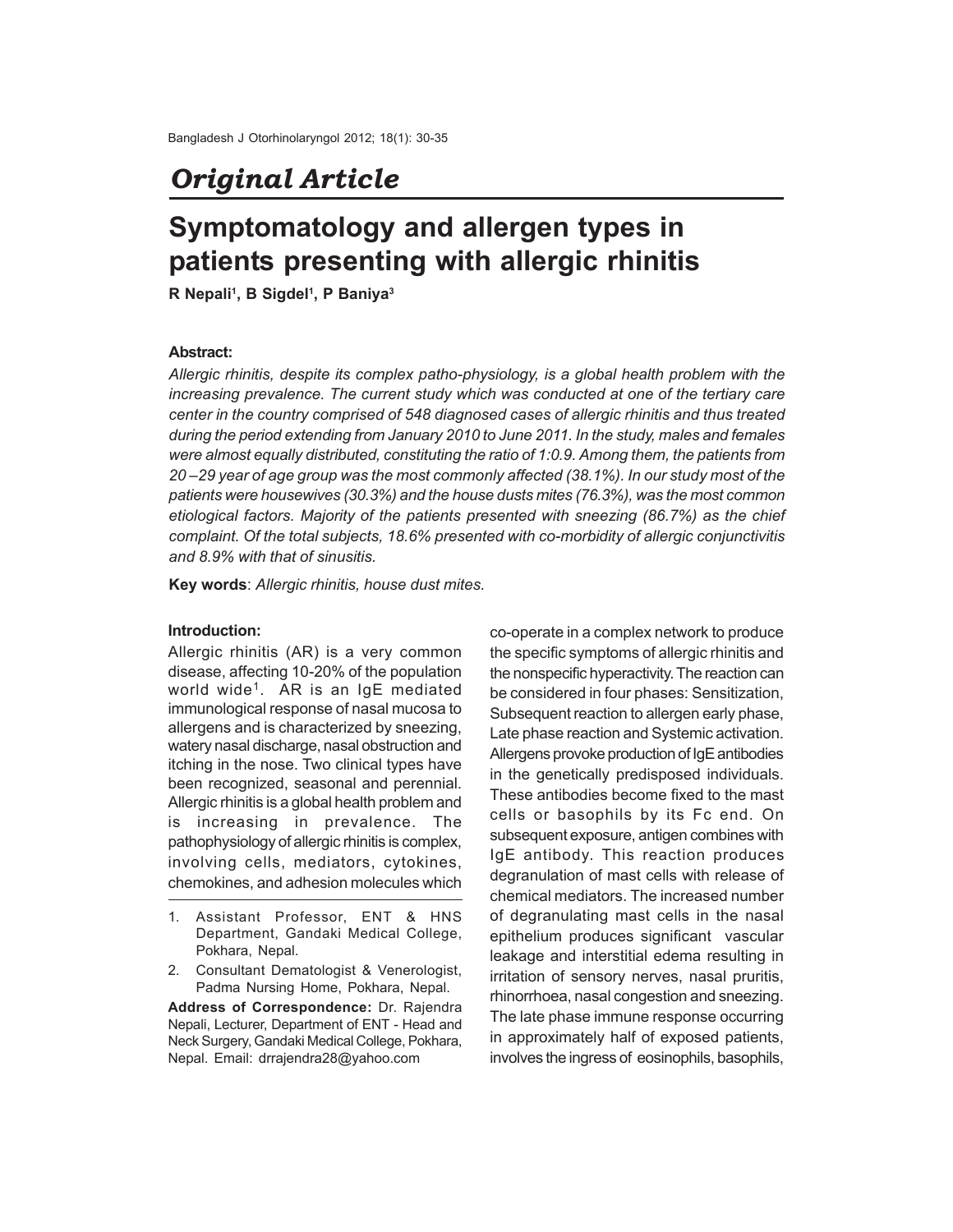mast cells, T-lymphocytes, neutrophils, and macrophage into local tissues, all of which contribute to the inflammatory response which present as nasal obstruction and hyperactivity.

Mites living in the dust of house are called house dust mites and they are the known causative agents in the development of respiratory allergies all over the world. The respiratory allergies are caused by the inhalation of dead or live mites, their faecal matter or other byproducts. House dust mites are 8-legged minute, 0.2 to 0.4 mm in size. In houses they feed exclusively on human dander or dead skin that an adult human sheds. Within a house, the dust in mattresses, carpets, corners of rooms and floor space beneath the bed provide the most favourable niches. The bed is the most intimate. The commonest species of dust mite is Dermatophagoides pteronyssinus<sup>2</sup>.

Pollen from trees, grasses and weeds can be inhaled, and cause allergic symptoms. Pollen may travel many miles in the wind. Therefore, trees, grasses and weeds in your general area can cause allergic symptoms. Pollen allergies are often seasonal. Allergy symptoms occur when the amount of pollen is present in air. Pollens from trees tend to be highest in the spring. Pollens from grasses tend to be highest in the summer, but are present almost all year round especially in some parts of the country. Pollens from weeds tend to be highest in the summer. This may vary depending on weather conditions and where one lives.

Allergic rhinitis, an allergen-induced inflammation of the nasal mucosa, is frequently associated with co-morbid conditions. Co-morbidity refers to the association between AR and other diseases like allergic conjunctivitis, bronchial asthma, sinusitis, nasal polyp, chronic pharyngitis,

otitis media with effusion and chronic suppurative otitis media. The mucosa lining the upper and the lower respiratory tracts are continuous and are governed by similar genetic, immunologic and environmental factors, resulting in similar inflammatory and immune responses. The two conditions may manifest together or sequentially. The management algorithm of allergic rhinitis is dependent on the identification of the etiologic allergen and symptom severity. The type of allergens, however, differs widely depending on localities<sup>3, 4</sup>. An acute attack of allergic rhinitis may precipitate acute attacks of bronchial asthma as shown in Eastern India<sup>5</sup>. Allergic rhinitis is a known risk factor for later development of asthma and treating allergic rhinitis has been shown to improve asthma symptoms6, 7 **.**

#### **Methods:**

This is a prospective hospital based study conducted at Department of ENT - Head & Neck Surgery, Gandaki Medical College Charak Hospital, Pokhara, Nepal between January 2010 to June 2011. All patients attending ENT clinic and seen by ENT surgeons, clinically diagnosed as allergic rhinitis and both sexes irrespective of age were enrolled in the study. Diagnosis was made on the basis of history and physical examination. A detailed history was taken regarding symptoms of allergic rhinitis. Presence of pale or blue nasal mucosa and hypertrophied boggy turbinate and watery nasal discharge was considered in diagnosing the allergic rhinitis. Additional investigation skin prick allergy testing, x-ray paranasal sinuses and CT-paranasal sinuses were done. The information included demographic data like age, sex, profession and history of ENT disease, duration of complaint and physical examination was noted. Allergic study was conducted by the consultant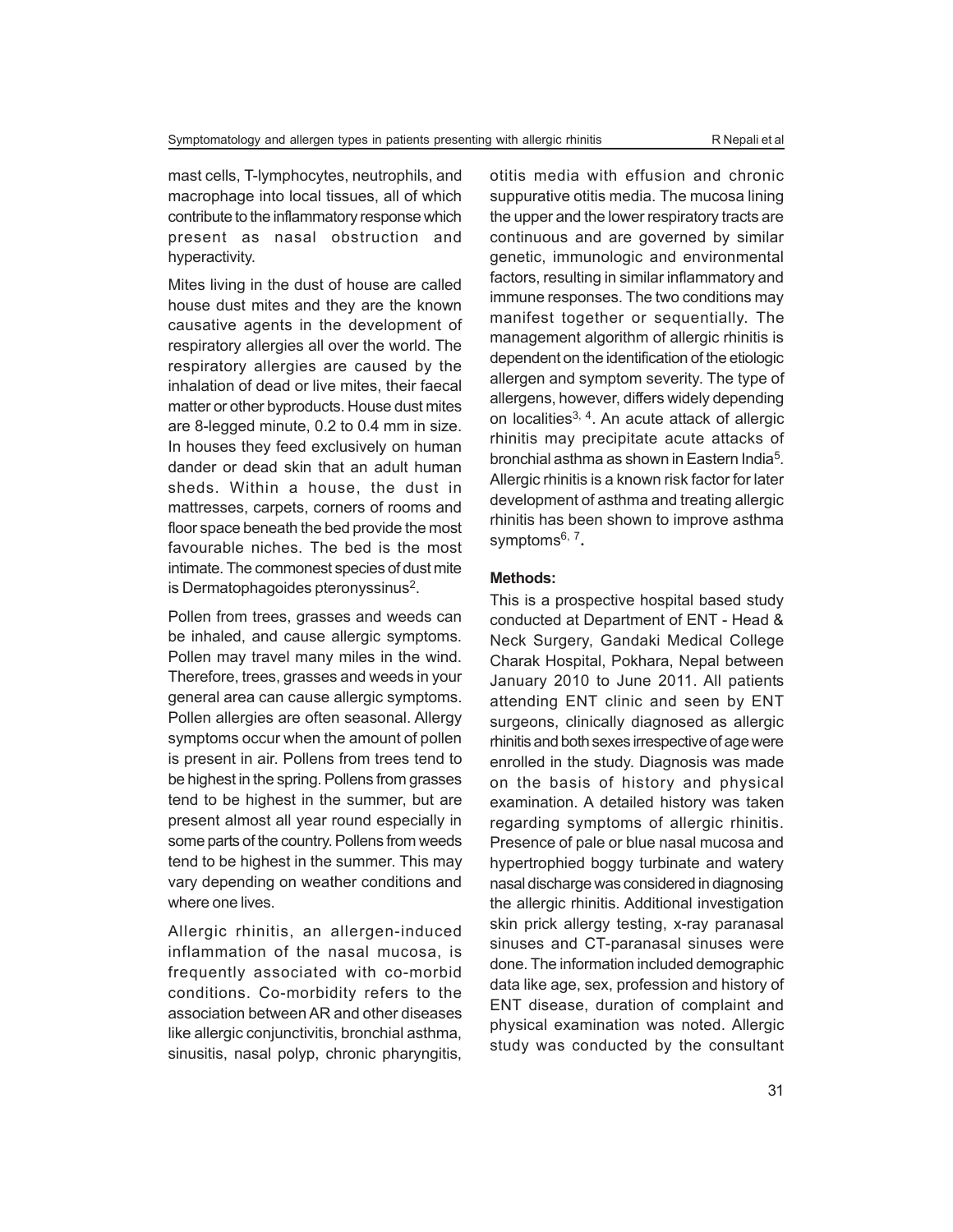dermatologist after the ethical consideration and consent. The tests were performed according to standard methods with allergens, histamine - positive and histaminenegative controls purchased from ALK-Abello (Denmark). The allergens used were mites, fungi, dusts, pollens, epithelia, insects and foods. The skin prick reaction wheal diameter was at least 3mm larger than the negative control. Patients who were already on antihistamine and steroids were excluded from the study.

#### **Results:**

In this study involved 548 patients Male 279(50.9%) and female 269(49.1%), male female ratio was 1:0.9, mean age of 30.9 years (SD-12.4) with range from 5 years to 81 years. The age distribution of the study population is shown in Table1.

**Table-I**

| 14VI <del>C</del> -1<br>Age distribution (n=548) |     |                            |  |
|--------------------------------------------------|-----|----------------------------|--|
| Age (Year)                                       |     | No of patient Percentage % |  |
| $1 - 9$                                          | 3   | 0.5%                       |  |
| $10 - 19$                                        | 78  | 14.2%                      |  |
| $20 - 29$                                        | 209 | 38.1%                      |  |
| 30-39                                            | 140 | 25.5%                      |  |
| >40                                              | 118 | 21.5%                      |  |

**Table-II** *Distribution of profession (n=548)*

| Name of profession | No of   | Percentage |
|--------------------|---------|------------|
|                    | patient | $\%$       |
| <b>Housewives</b>  | 166     | 30.3%      |
| Students           | 126     | 23.0%      |
| Service holder     | 98      | 17.9%      |
| Farmer             | 51      | 9.3%       |
| <b>Businessman</b> | 34      | $6.2\%$    |
| Teacher            | 27      | 4.9%       |
| Jobless            | 24      | $4.4\%$    |
| Driver             | 17      | 3.1%       |
| Carpenter          | 5       | $0.9\%$    |

In our study population allergic rhinitis was most common in housewives (30.3%), students (23.0%), service holders (17.9%) and least affected were carpenters (0.9%).

**Table-III** *Etiology (n=548)*

| Etiology        |     | No of patient Percentage % |
|-----------------|-----|----------------------------|
| House dust mite | 418 | 76.3%                      |
| Other           | 363 | 66.2%                      |
| Food            | 105 | 19.2%                      |
| Pollen          | 45  | $8.2\%$                    |

House dust mite was the commonest etiologic factor for allergic rhinitis accounting (76.3%), second most was group others were (66.2%), food (19.2%) and pollens were (8.2%).

**Table-IV** *Distribution of clinical features (n=548)*

| <b>Clinical Features</b> | No of   | Percentage |
|--------------------------|---------|------------|
|                          | patient | $\%$       |
| Sneezing                 | 475     | 86.7%      |
| Rhinorrhoea              | 383     | 69.9%      |
| <b>Itching Nose</b>      | 318     | 58.0%      |
| Nasal obstruction        | 295     | 53.8%      |

The majority of patients of our study present with the complaints of sneezing (86.7%), rhinorrhoea (69.9%), itching nose (58.0%) and nasal obstruction (53.8%).

| Table-V                                  |     |      |  |  |
|------------------------------------------|-----|------|--|--|
| Distribution of co-morbidities           |     |      |  |  |
| Name of disease No of patient Percentage |     |      |  |  |
| Allergic Conjunctivitis                  | 102 | 18.6 |  |  |
| Asthma                                   | 53  | 9.7  |  |  |
| <b>Sinusitis</b>                         | 49  | 8.9  |  |  |
| Chronic pharyngitis                      | 21  | 3.8  |  |  |
| OME (otitis media<br>with effusion)      | 8   | 1.5  |  |  |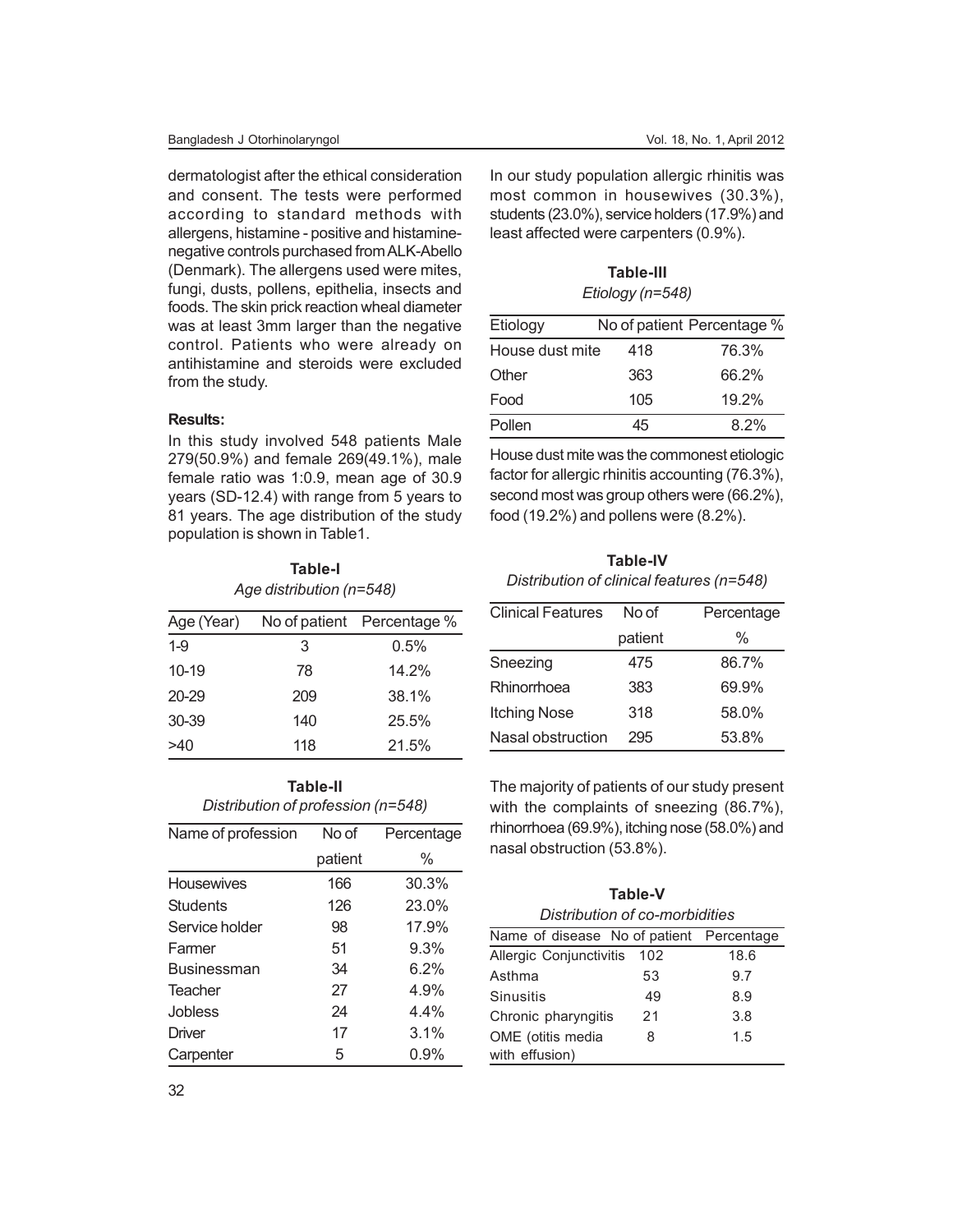Patients of AR in our study population presented co morbidities like allergic conjunctivitis (18.6%) is the commonest following asthma (9.7%), other conditions are sinusitis (8.9%), chronic pharyngitis (3.8%) and OME (1.5%).

**Table-VI** *Investigations*

| Name of investigation | No of   | Percentage |
|-----------------------|---------|------------|
|                       | patient | %          |
| Allergic test         | 413     | 75.4%      |
| X-Ray PNS             | 376     | 68.6%      |
| CT-PNS                | 103     | 18.8%      |

The investigations performed were to establish the diagnosis, some investigations were done like allergic test (75.4%), X-Ray paranasal sinuses occipito-mental view (68.6%) and CT scan paranasal sinuses axial and coronal view were done in (18.8%) study population.

#### **Discussion:**

Allergic rhinitis is a common rhinological problem. It requires proper identification and adequate treatment. Allergic rhinitis is a prevalent disease, estimated to affect approximately 20% of the adult population in the United States, and up to 40% of children<sup>8</sup> and is responsible for 3.8 million days lost each year from work and school in the United States<sup>9</sup>. Our study, involves all age group from age of 5 to 80 years. Major symptoms were sneezing, rhinorrhoea, itching nose and nasal obstruction. Prevalence of allergic rhinitis among age group below 9 years was less than one percent and in the 20-29 age group (38.1%), which is similar finding with other study <sup>10</sup>. Housewives are most commonly affected (30.3%), and students are second (23.0%). Similar study done in Bangladesh showed student to be most affected (38%) and housewives secondly  $(30\%)$ .<sup>10</sup> House

dust mite (76.3%) is the commonest etiological factor of allergic rhinitis. *In a study showed house dust mites to be most common cause of AR<sup>11</sup> .* The other allergens are food (19.2%) specially egg yolk, red chilly, black pepper, pollen (8.2%) and others (66.2%). Others allergens included fungi, animal dander and moulds. The majority of patients of our study present with the complaints of sneezing (86.7%), rhinorrhoea (69.9%), itching nose (58.0%) and nasal obstruction (53.8%). Allergic rhinitis can be associated with a number of co-morbid conditions<sup>12</sup>, including asthma<sup>13, 14</sup>. We have seen that allergic conjunctivitis (18.6%) is the common co-morbid condition similar to other study which showed allergic conjunctivitis  $(13\%)$ <sup>15</sup> and sinusitis (8.9%) is of the second in percentage. Allergic rhinitis is a known risk factor for later development of asthma and treating allergic rhinitis has been shown to improve asthma symptoms<sup>16, 17</sup>. A series reported that 58.8% of patients with AR had findings consistent with asthma<sup>18</sup>. Different study performed in Turkey report frequencies of 7.5% to 14.7% for asthma,  $19-20$  while our study reveals that patient with asthma were only 9.7%, which is not in same correlation with other series but same in findings with studies done in Turkey. We establish our diagnosis by history, clinical examination and investigations. Allergy test and CT-PNS were least done because of cost effect . Allergy test facilities are not available in any government hospitals. IgE estimation, Allergy tests are expensive and are performed only in some private centers. Majority of our patients can't afford these costly tests. Moreover, people are reluctant to do laboratory tests for allergic diseases except in severe cases. We have done allergic test, x-ray paranasal sinus and CT-scan paranasal sinuses.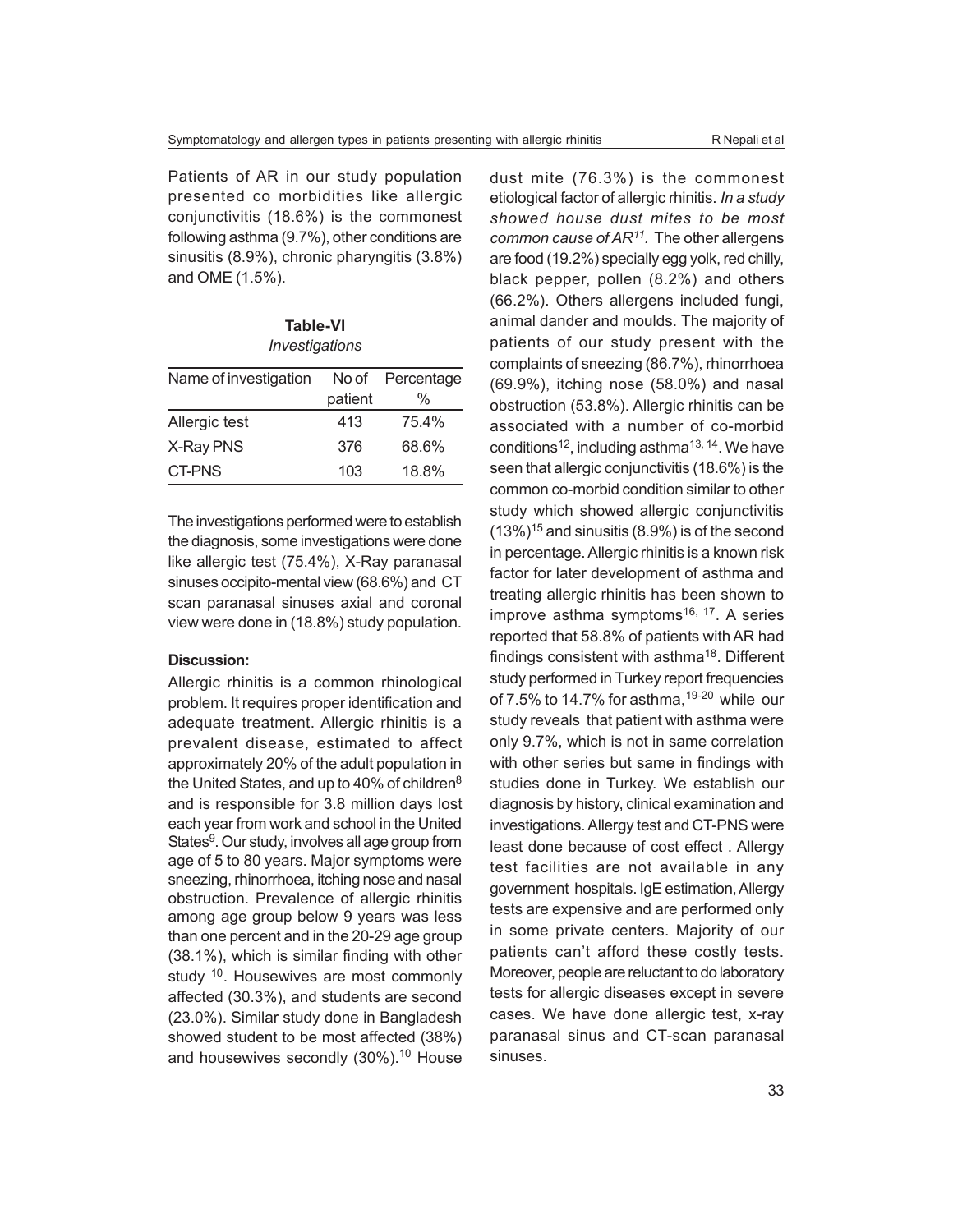#### **Conclusion:**

Early diagnosis and proper treatment of allergic rhinitis help reduce school or work absence, morbidity and complications. Awareness of associated co-morbid conditions is also important in the workup and complete treatment, of allergic rhinitis. Allergy testing plays a key role in identification of allergen which is a viable alternative to medical management by avoiding the allergen.

### **References:**

- 1. Fireman P, Schreiber R. Allergic Rhinitis. In: Blustone C. D. editor pediatric Otolaryngology. (4<sup>th</sup> ed). Philadelphia: Saunders 2003; 1065 – 80.
- 2. Nadchatram, M. House dust mites, our intimate associates. Tropical Biomedicine.2005; 22(1): 23 – 37.
- 3. Bousquet J, Van Cauwenberge P, Khaltaev N; Aria Workshop Group; World Health Organization. Allergic rhinitis and its impact on asthma. J Allergy Clin Immunol 2001; 108: 147 – 334.
- 4. Van Cauwenberge P, Bachert C, Passalacqua G, Bousquet J, Canonica GW, Durham SR et al. Consensus statement on the treatment of allergic rhinitis. European Academy of Allergology and Clinical Immunology. Allergy. 2000; 55: 116 – 34.
- 5. Gupta SK. Clinical profile of bronchial asthma in eastern India: a prospective analysis of 7208 patients. Lung India 1996; 14(2): 60 – 65.
- 6. Pawankar R. Revisiting the link between rhinitis and asthma to management strategies targeting asthma with comorbid rhinitis. Fourth National Conference, Bangladesh Society of

Allergy & Immunology (BANSAI). Dhaka, Bangladesh, 2006.

- 7. Nathan RA, Holbegr CG, Martinez FD. Epidemiology of physician diagnosed allergic rhinitis in childhood. Paediatrics 1994; 94: 895 – 901.
- 8. Ahmad N, Zacharek A. Allergic rhinitis and rhinosinusitis. Otolaryngologic clinics of North America 2008; 41(2);  $267 - 81$ .
- 9. Togias A. Unique mechanistic features of allergic rhinitis. J Allergy Clin Immunol 2000; 105: 5599 – 5604.
- 10. Chowdhury MA, Rabbani SM, Yasmeen N, Malakar M. Allergic Rhinitis: Present Perspective. Bangladesh J Otorhinolaryngol 2010; 16(1): 44 – 7.
- 11. MC Mgbor. Pattern of Skin Prick Allergy Test Results in Enugu. Nigerian Journal of Otorhinolaryngology 2006; 3(2): 65 – 71.
- 12. Schneider LC, Lester MR. Atopic disease, rhinitis, conjunctivitis and upper respiratory infections. Cur Opin Pediat. 1998; 10: 539 – 547.
- 13. Leynaert B, Neukirch F, Demoly P. Bousquet J. Epidemiologic evidence for asthma and rhinitis co-morbidity. J Allergy Clin Immunol 2000; 106: 201 – 205.
- 14. Verghese BT, Ranjit Rajan. Clinicopathological correlation between allergic rhinitis and bronchial asthma. J Laryngol Otol 2000; 114: 354 – 358.
- 15. H Yuksel et al. Prevalence and Comorbidity of Allergic Eczema, Rhinitis, and Asthma in a City in Western Turkey. J Investig Allergol Clin Immunol 2008; 18(1): 31 – 5.
- 16. Nathan RA, Holbegr CG, Martinez FD. Epidemiology of physician diagnosed